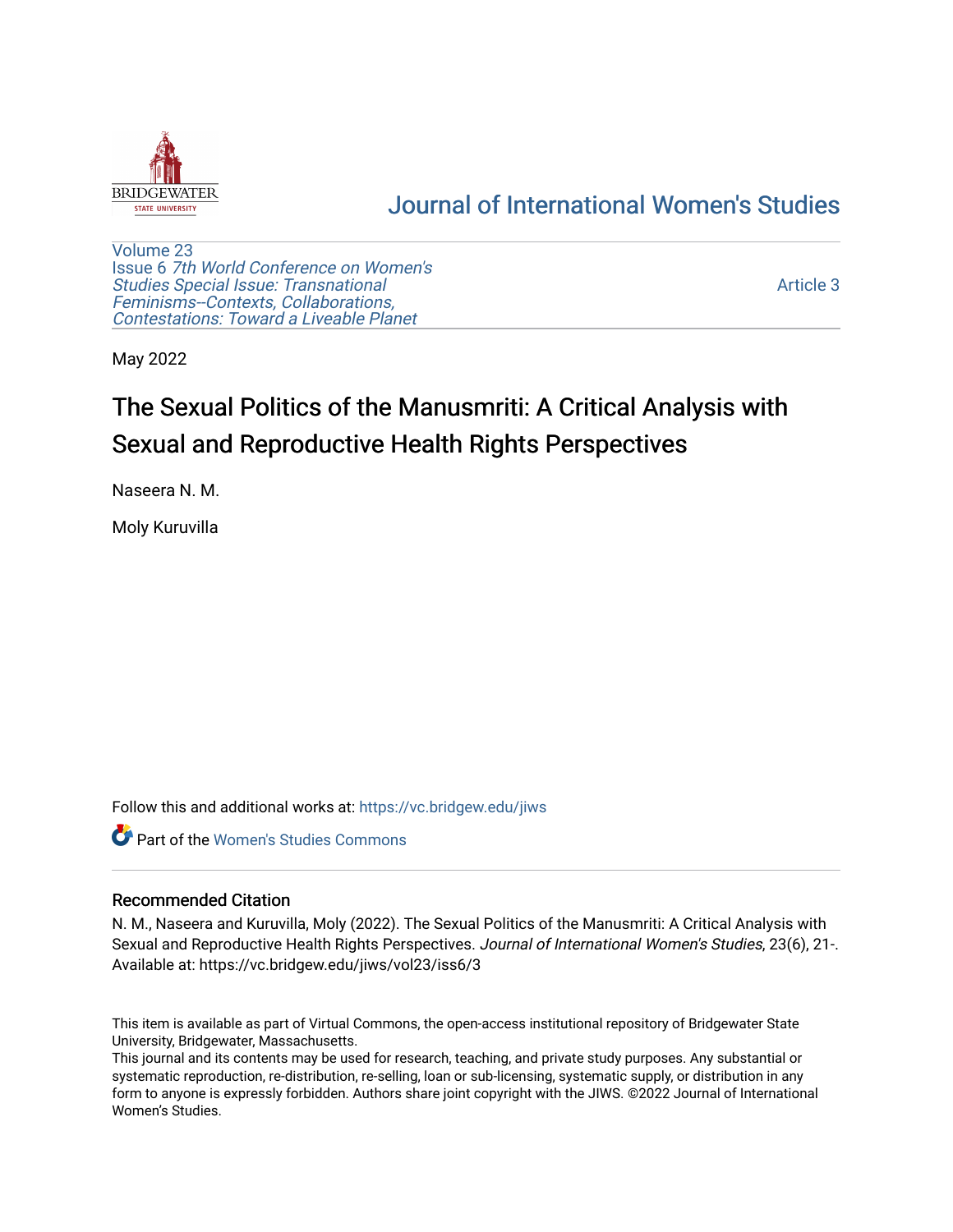## **The Sexual Politics of The** *The Manusmriti***: A Critical Analysis with Sexual and Reproductive Health Rights Perspectives**

By Naseera N.M<sup>1</sup>, Moly Kuruvilla<sup>2</sup>

#### **Abstract**

The choice of women for reproduction and their free expression of sexuality in India are not separate from religious or cultural beliefs. The ancient legal text, *The Manusmriti* and its law codes had a significant role in creating the Brahmanic Patriarchy, the caste system, and the heteronormative structures of Ancient India. Under the British, the text became instrumental in constructing a complex system of jurisprudence in which 'general law' was supplemented by 'personal law' determined by one's religious affiliation. The present study using the qualitative research method, analyses the sexual politics of *The Manusmriti* from women's Sexual and Reproductive Health Rights (SRH Rights) perspective. Instead of the original Sanskrit text, the English translation of *The Manusmriti* by Wendy Doniger and Brian. K. Smith was taken for the textual analysis and attempted an interpretive analysis of the specific verses coming under the selected six categories. Several of the Sexual and Reproductive Health Rights of women related to the right to bodily integrity, marriage rights, right to contraception, right to divorce, etc., are denied as per the injunctions prescribed in the text. Women are portrayed as sexually promiscuous, secret, sly, and out to capture men. Their bodies are frequently objectified and more often devalued as eliciting disgust. The authors connect the implications of the findings with the present status of women's sexual and reproductive rights in Indian society and highlight the need for re-reading the religious and cultural texts with a human rights /gender perspective.

*Keyword*s: Religious texts, The Laws of Manu, Hindu code of conduct, Women's sexuality in India, Right to choose partner, Right to bodily autonomy, Abortion rights

#### **Introduction**

Sexual and Reproductive Health Rights (SRH Rights) violations are rampant throughout the world. They have exacerbated during the COVID -19 pandemic, but only limited scientific evidence is available to identify the impacts of the pandemic on Sexual and Reproductive Health (SRH) globally. Situations like humanitarian catastrophes, rivalries, internal conflicts and displacements intensify the preexisting vulnerabilities including the inability to access SRH Rights (Endler et al., 2021). The concept of sexuality is not universal; every region and culture has its own unique and different conception and notion of sexuality. Studies show that religions and their injunctions play an essential role in economic, demographic, marital and sexual behavior, including fertility and marital stability of individuals and families. Many of them have found that religiosity is a significant augur of marital satisfaction (Burchinal, 1957; Burgess & Cottrell, 1939; Margaret & Frederick,

<sup>1</sup> Naseera is a Research Scholar of Women's Studies at the University of Calicut, Kerala, India. She was a journalist in various media outlets in Kerala before joining the doctoral programme and has done several news reports related to women in National and International media. [nasineeloth@gmail.com](mailto:nasineeloth@gmail.com)

<sup>2</sup> Dr. Moly Kuruvilla is a Professor of Women's Studies at the University of Calicut, Kerala, India. She is the co-editor of the Handbook of Research on New Dimensions of Gender Mainstreaming and Women Empowerment published by IGI Global, California, in June 2020; and Gendered Experiences of COVID-19 in India published by the Palgrave Macmillan in November 2021. She is an advisor to the Asian African Association for Women, Gender, and Sexuality. molykuruvilla14@gmail.com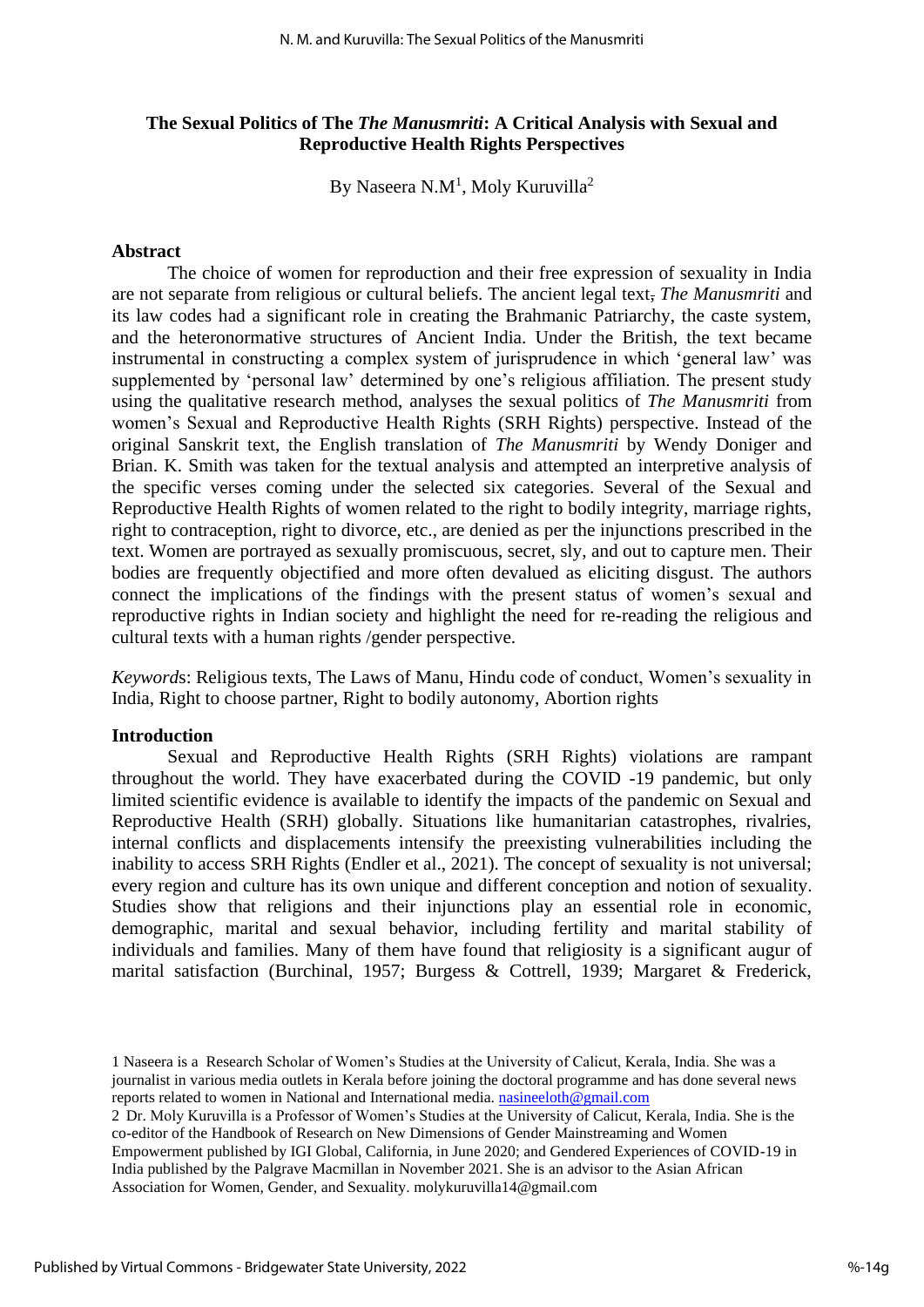1990). Richard A. Hunt and Morton B. King (1978) viewed the connection between marriage and religion as a real-life laboratory in which religious beliefs and values are subjected to testing. Researchers propose religious beliefs and commitments to make a person more rigid and dogmatic in sexual relationships, expressions of gender and behaviors (Laumann et al., 1994). But it is not common to all and not a universal phenomenon. In India, cultural traditions and religious rituals and practices are often quoted to justify violations of SRH Rights of women.

In the context of traditional morality, which is highly influenced by religion, faith has been described as complementary in the sense of marriage and sexual unions. In addition, faith has been found to have a substantial effect on one's decision to be a conjugal accomplice (Sigalow et al., 2012; Thomton et al., 1992), selection of wives (Becker, 1981) and the number and timing of children (Lehrer, 1996a). Religion influences the pattern of sexual activity that one follows, attitudes to fertility (Lehrer, 1996b) and premarital sex (Sweet & Bumpass, 1990), choice of contraceptives, divorce prevalence (Lehrer & Chiswick, 1993; Teachman, 2002) and the division of labor through the life-cycle between partners.

## **Religion and Women's Sexuality**

Religion is the most potent force and institution behind patriarchal social life and structure. The majority of organized religions propagate male supremacy and male control over women and suppress their sexuality, mobility, and reproductive choices. They characterize women as physically, mentally, emotionally and sexually inferior to men. Gerda Lerner (1986) observes:

> "Women's sexual subordination was institutionalized in the earliest law codes and enforced by the full power of the state. Women's cooperation in the system was secured by various means: force, economic dependency on the male head of the family, class privileges bestowed upon conforming and dependent women of the upper classes, and the artificially created division of women into respectable and notrespectable women". (Lerner, 1986, p.9)

Traditionally, female sexuality has been narrowly defined in biological terms or in response to male sexuality. It should be noted that new theories have arisen over the past century about women's sexuality. Inverse voices as a response to it have been heard more clearly from scholars, feminists, and gender activists.

Women and religion are a contested issueand serious discourse among academicians, activists, feminists, and ordinary people. Several feminist writers have challenged the validity of androcentric interpretations of scriptures and religious teachings on women's sexuality, lacking feminine experiences (Bonheim, 1997; Eisler, 1995). Still, women continue to be seen as the customary guardians of religion and morality in the family and society (Bahr & Chadwick, 1985). Religious teachings play a central and systematic role in developing women's sexuality and sexual well being. Studies show that religious commitments are associated with diminished sexual activity, insufficient sexual gratification and sexual guilt among women (Abbott et al., 2016). The way people view themselves as sexual beings continues to be influenced by religious morality and teachings. When it comes to women and other gender minorities, religion plays a vital part. Any action outside the marriage premises is strictly prohibited, and sexual interaction between people outside of the legitimate relationship is often treated as a sin and strictly prohibited, as a way to energize patriarchal agendas, thereby creating alienation between different genders.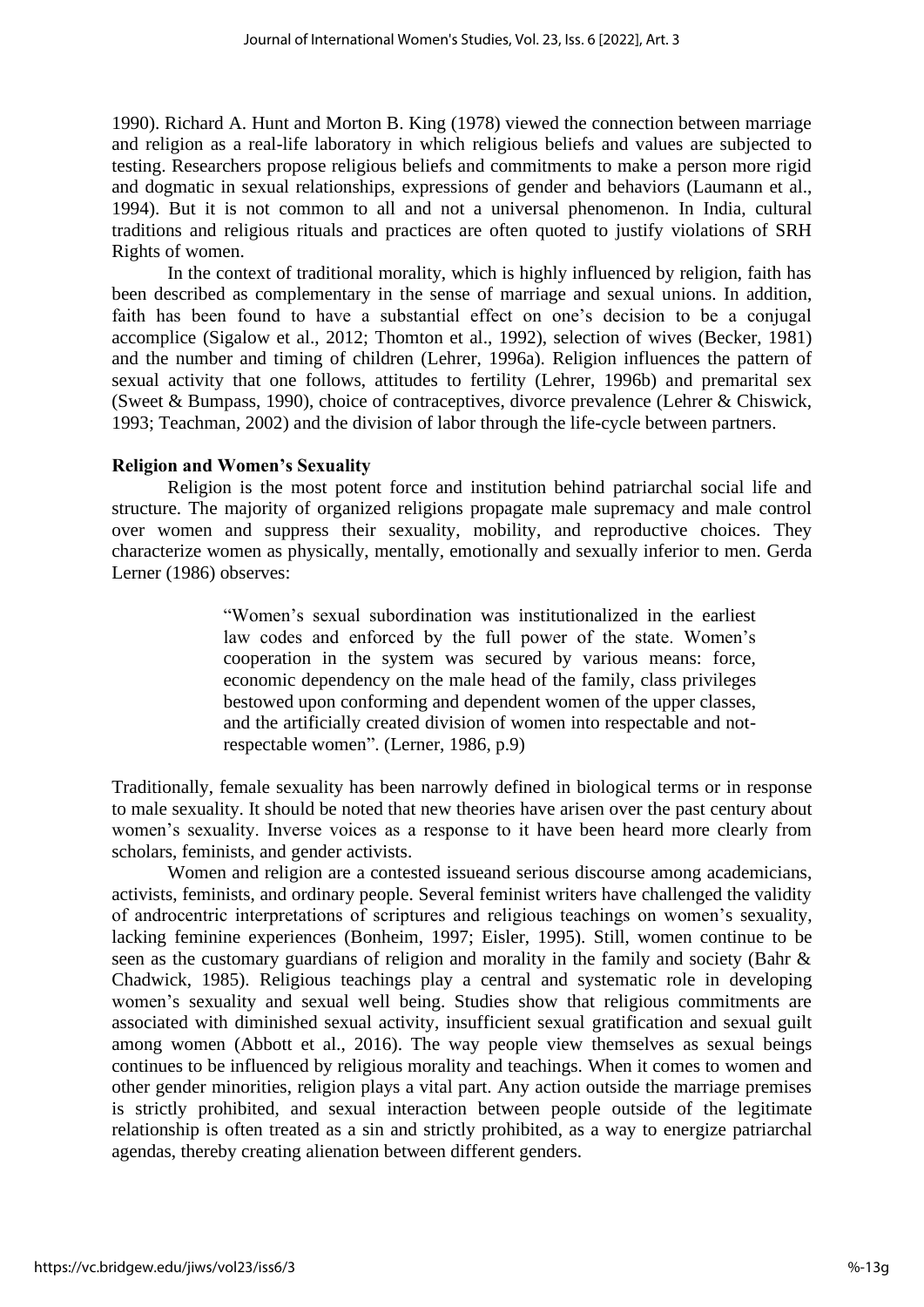## **The** *Manusmriti* **as the Hindu Code of Conduct in India**

Though India has one of the most extensive and most robust constitutions, and it is a secular state, religion often dominates over the constitutional mandates. Each religious community has its own specific laws and ways of life in the country. The truth is that individual laws or personal laws based on religious texts and religious orders are still acknowledged in terms of marriage, inheritance, adoption, divorce, etc. Indian cultural and religious moralities about sexuality in general and female sexuality, particularly, continue to be dominated by religious perspectives.

 Many of the Hindu organizations and individuals cite the text the *Manusmriti* as the basic principle of Hindutva life. Thus, in India, Manu is treated as 'the father' of the Hindu legal system, and apart from a legal text of ancient times, the the *Manusmriti* mirrors the socio-cultural, religious, political, judicial and geographical life of the people in that period. It is believed that the *Manusmriti* also known as the *Manusamhita*, or the *Manava Dharmasastras* was written during the period from 200 BCE to 300 CE. It is composed of 2685 verses in twelve chapters.

Ratan Lal Basu (2011) claims that because of its broad coverage and comprehensive instructions on different aspects of human life, the *Manusmriti* occupies a very significant position among the Dharmasastras (law books) in ancient India. Several scholars observe that the *Manusmriti* covers a wide range of ideas related to human life, like the sacraments, the initiation of Vedic study, forms of marriage, rules and codes for women and wives, hospitality and funerary rites, dietary laws, pollution and purification, administrative laws, juridical matters and above all religious matters. Thus, the text has high significance in the life and beliefs of the Hindu community and Indian social life even today.Vinayak Damodar Savarkar (2000) remarks on the *Manusmriti*'s importance to Hindu identity as:

> *"*The *Manusmriti* is that scripture which is most worshipable after Vedas for our Hindu Nation and which from ancient times has become the basis of our culture-customs, thought and practice. This book, for centuries, has codified the spiritual and divine march of our nation. Even today, the rules which are followed by crores (millions) of Hindus in their lives and practice are based on the *Manusmriti.* Today *The Manusmriti* is the Hindu Law. That is fundamental". (Savarkar, 2000, p. 415-416)

Wendy Doniger and Brian. K. Smith (1991) describe the *Manusmriti* as a 'pivotal text" for many reasons:

> *"*The *Manusmriti* is a pivotal text of the dominant form of Hinduism as it emerged historically and at least in part in reaction to its religious and ideological predecessors and competitors. More compendiously than any other text, it provides a direct line to the most influential construction of the Hindu religion and Indic society as a whole. No modern study of Hindu family life, psychology, concepts of the body, sex, relationships between humans and animals, attitudes to money and material possessions, politics, law, caste, purification and pollution, rituals, social practice and ideals, and world-renunciation and worldly goals, can ignore Manu". (Doniger & Smith,1991, p.5)

The *Manusmriti*'s conception of women and their role is often problematic. It is important to note that the portrayal of women as seducers and social evils in the text was condemned by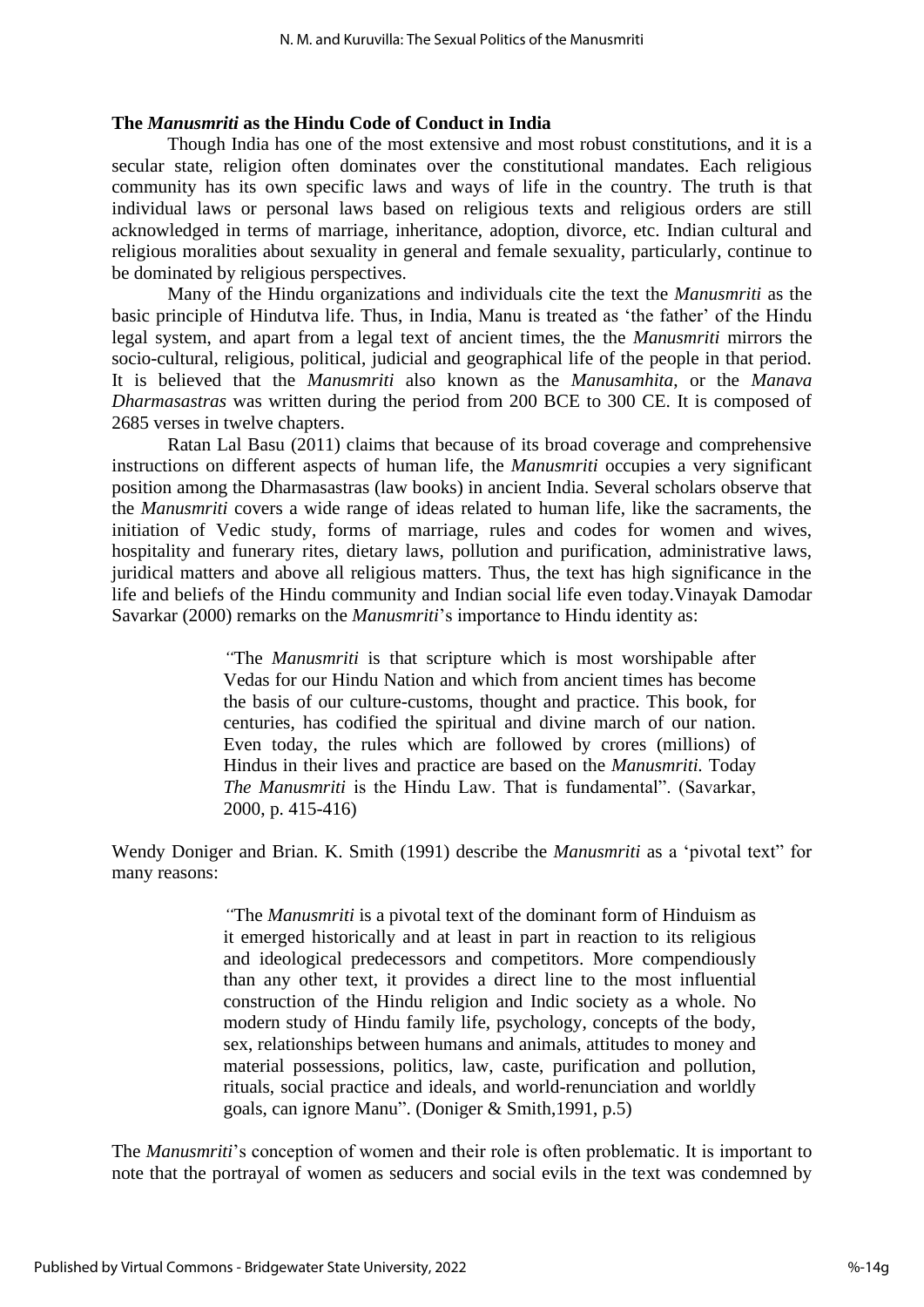various thinkers such as B.R. Ambedkar, who has been called the 'father of modern India' and chief architect of the Indian Constitution. Dr. B.R Ambedkar (1916) accused the text of its oppressive nature, discriminatory standpoints, and misogynist perspectives on women:

> "The view of the women was both an insult and an injury to the women of India. It was an injury because, without any justification, she was denied the right to acquire knowledge which is the birthright of every human being. It was an insult because after denying her the opportunity to acquire knowledge, she was declared to be as unclean as untruth for want of knowledge and therefore not allowed to take sanyas, which was regarded as a path to reach Brahma" (as cited in Rege, 2013, p.121).

## **The** *Manusmriti* **and its Sexual Politics**

Feminist scholars and women's rights activists raised their voices against the discriminatory, oppressive construction of women, gender, and sexuality in the *Manusmriti*. In discussing the idea of sexual politices, the term "politics" shall refer to power-structured relationships and arrangements whereby one group controls another group of persons. The authors use the term "sexual politics" in a dual sense, the first to connote the power relationship between men and women partners in sexual life and the second in the larger context of conceiving of sexuality as a significant site to control women's lives in patriarchal societies. Women's rights activist and reformers burned the copies of The Manusmriti in front of the Rajasthan High Court on March 25, 2000. The protestors believe that the ancient text is the defining document of Brahmanical Hinduism, and also the key source of gender and caste oppression in India (cited in Olivelle, 2006). Patrick Olivelle's views on the *Manusmriti* as:

> "Fame invites controversy, and in India itself, during the 20th century, Manu became a lightning rod for both the conservative elements of the Hindu tradition and the liberal movements intent on alleviating the plight of women and low-caste and outcaste individuals. For the latter, Manu became the symbol of oppression. His verses were cited as the source of legitimization of oppression, even though the same or similar passage is found in other and older documents". (Olivelle, 2005, p. 4)

Indian feminist scholars like Sukumari Bhattacharji (2007) and Uma Chakravarti (2003) have explained through their works how women are vulnerable to their independence and rights under the *Manusmriti's* laws. *The Manusmriti* tries to implement every possible step to control women's right to mobility, production, knowledge generation, reproduction, sexuality and sexual life. Bhattacharji (2007) argues that after following the the *Manusmriti*, women became more helpless and marginalized than during the Vedic period. Prem Chowdhary (2007) observed that the value of honour is tied with women 'in her body and conduct due to her reproductive and procreative capacity' (p. 16-17).

Sexuality is the primary site of control of women by patriarchy. In this context studying the the *Manusmriti* in matters of female sexuality and critically examining it with the SRH Rights perspective would throw light on whether the "Hindu code of conduct" proposes/exhorts/approves/substantiates such control over women. Though several researchers have studied the influence of the *Manusmriti* on various aspects of women's lives, the subject of women's sexuality and that too from the Sexual and Reproductive Health Rights perspective is rare.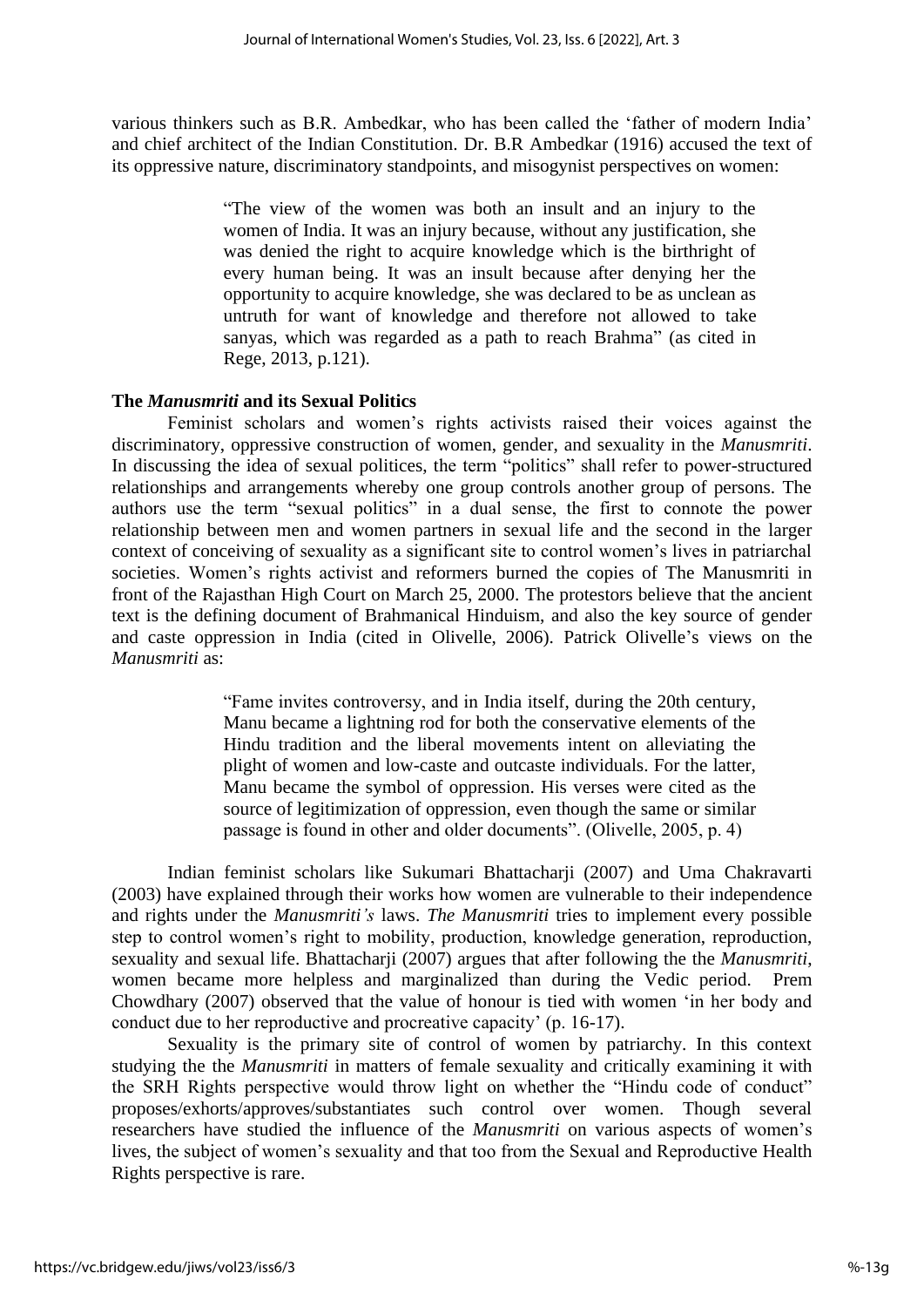#### **Methodological Approach**

The authors attempted a content analysis of the *Manusmriti.* Instead of the original Sanskrit version of the *Manusmriti*, we conducted a textual analysis using the English translation by Doniger and Smith (1991) titled *The Laws of Manu* (Penguin Books). We conducted a qualitative content analysis with a critical interpretation of the critical verses that have implications on women's sexuality. The SRH Rights of women formed the basis for the selection of the categories in textual analysis. The right to choose one's partner, the right to bodily integrity, autonomy and dignity, the right to pursue a satisfying, safe and pleasurable sexual life, the right to remain single/decision to be sexually active or not, to decide whether or not, and when to have children, abortion rights and the right to divorce and separation were the themes we explored in the verses of the text.

#### **Women's SRH Rights Violations in the** *Manusmriti*

As noted above, the *Manusmriti* depicts women as having a libidinous disposition in need of regulation by men who are their protectors and guardians. Their dharma was to be chaste and obedient, but their fundamental essence was depicted as one of lust that was troubling and uncontrolled. In the *Manusmriti* that the 'sexuality of women is' suppressed for the sake of the male-dominated system. From the point of the *Manusmriti*, the primary purpose of sexual unions and family life is related to procreation. Thus, the Manu urged his followers to marry their girls at a younger age and advised women to be submissive and silent in their family life. When discussing procreation, the *Manusmriti* has presented a woman's body as an agricultural field. The *Manusmriti* relates procreation to agriculture, and women's bodies are portrayed as the fields in which seeds are to be sown. The one who comes to sow the seed in the field should be her husband. The *Manusmriti* assumes that through the union of earth and the seed, all living beings with a body have come into being.

> *-[33:9]"The woman is traditionally said to be the field, and the man is traditionally said to be the seed; all creatures with bodies are born from the union of the field and the seed.*

Several of the SRH Rights violations are implicated in the verses of the *Manusmriti.* The specific verses and their interpretations are listed below:

#### *1. Right to choose a partner*

The right to choose a partner is an SRH right recognized conditionally in a few verses but denied in several other verses. The treatment of women's right to decide whether to get married or not, when to marry and whom to marry, etc. were problematic when looked at through a gender perspective.

The *Manusmriti* treats marriage as a means for procreation, and the woman must satisfy her husband in all possible ways. The *Manusmriti* emphasizes the concept of monogamy, which was considered an ideal way of life for couples. At the same time, if he wishes, it permits a man to follow polygamy.

> *-[67:2]"The ritual of marriage is traditionally known as the Vedic transformative ritual for women; serving her husband is (the equivalent of) living with a guru, and household chores are the rites of the fire".*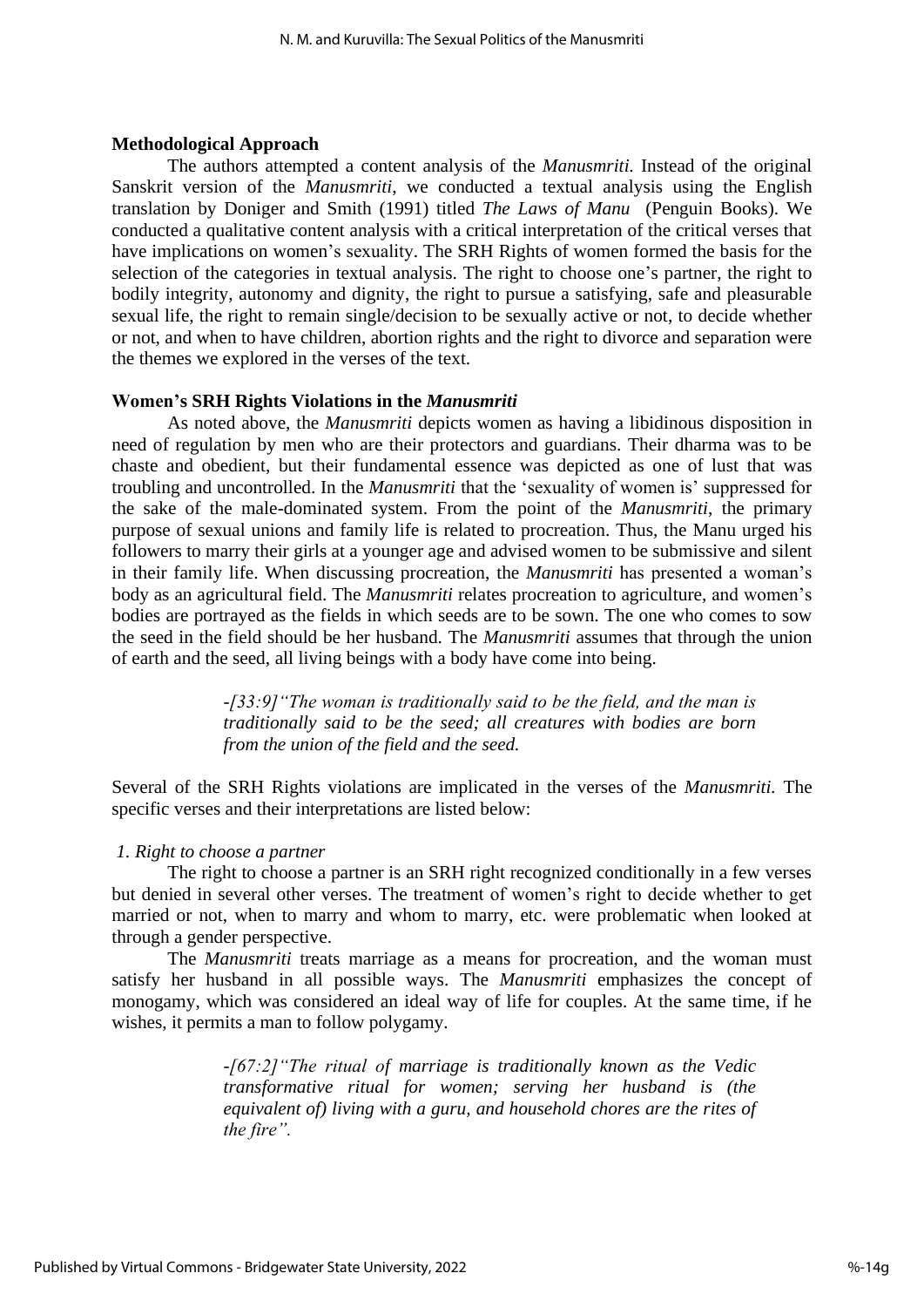Marriage is considered as the traditionally pathway for Vedic transformative ritual for women. It promotes the notion that serving a partner is the equivalent of living with a guru, and it presents marriage as compulsory for women. However, the text does not fully address women's marriage rights. Feminist historians such as Uma Chakravarti (1993) have criticized the *Manusmriti's* conception and objectification of women through its conceptualization of marriage and family. As per the text, a son must go through *'upanayana'<sup>3</sup>* to become a '*dwija*<sup>4</sup>. The concept is premised on the belief that a person is first born physically and at a later date is born for a second time spiritually, usually when he undergoes the ritual of passage that initiates him into a school for Vedic studies. In the case of women, '*upanayana*' is the marriage ritual. Marriage is the only road for women to redemption and salvation. So it is compulsory for a religious woman to get married, whereby women are denied the choice to remain single or not.

Marriage in the *Manusmriti* is a contract between the father and the husband. The foundation of marriage contracts and wedding ceremonies is the transition of women from the father's authority to the husband's authority and security. See verse 27 from the 3rd chapter:

> *-[27:3]"It is said to be the law of Brahmā when a man dresses his daughter and adorns her, and he himself gives her as a gift to a man he has summoned, one who knows the revealed canon and is of good character".*

Here in marriage, a woman is said not to live with a man of her own free will; instead, the father gives his daughter as a gift to the man whom he finds worthy. In marriage, women's preferences or desires are not considered. It is the father's interests and choices that determine the future groom for a girl. Nevertheless, the *Manusmriti* also permits a girl to choose a partner on her own in conditions where her people fail to find one for her.

> *-[90:9]"When a girl has reached puberty she should wait for three years, but after that period she should find a husband like her".*

It also allows a woman to choose her life partner if she has reached puberty and remains unmarried in her own house for three years. Instead of permitting women to exercise their desires and choices, the logic behind granting such rights is that women shall not remain unmarried. However, restrictions follow the granting of choice:

> *-[92:9]"A girl who chooses her own bridegroom should not take with her the jewellery given to her by her father, mother, or brothers; if she took that away, she would be a thief".*

A girl who finds a husband of her own free will, according to the text, is not entitled to the gift or property from her father or other gifts received from her relatives. If she takes the gift from her father or family, it would be considered a theft.

Verse 32 of chapter 3 states:

<sup>&</sup>lt;sup>3</sup> Hindu ritual of initiation, restricted to the three upper varnas, or social classes, that marks the male child's entrance upon the life of a student *(brahmacharin*) and his acceptance as a full member of his religious community.

<sup>4</sup> Twice-born in ancient Indian Sanskrit.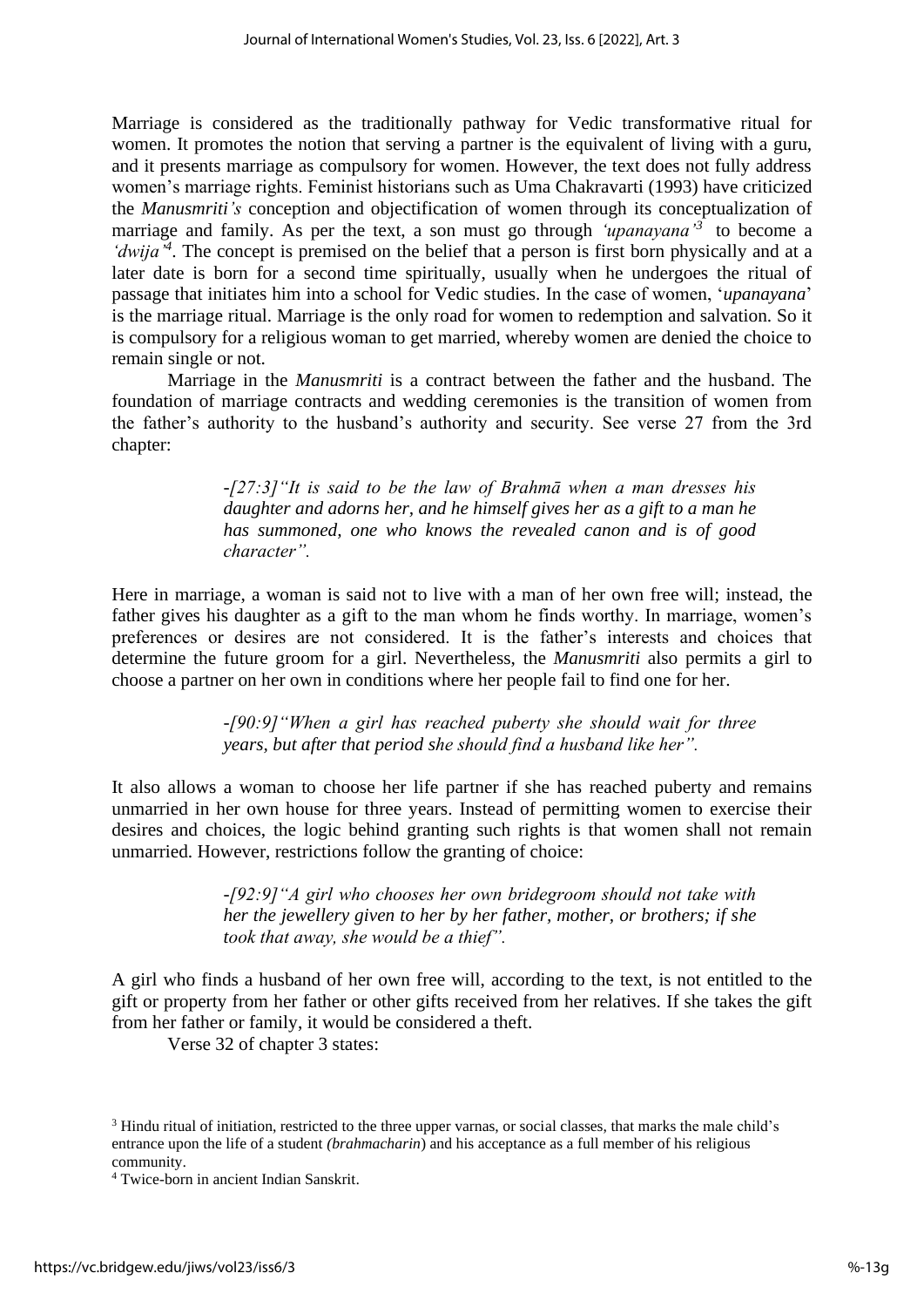*-[32:3]"It is to be recognized as a centaur marriage when the girl and her lover join with one another in sexual union because they want to, out of desire".*

The *Manusmriti* does not see sexual relations and choice of marriage of their own free will as human beings. It argues that those who are united out of desire are considered the union of centaurs, half-human and half-horse creatures. A woman, who exercises her right to decide when and whom to marry, deciding for herself about her sexuality without the consent of her family and parents, will not obtain recognition and social acceptance.

The *Manusmriti* views heteronormativity as the social order, and women are pushed into it more than men. This is a blatant breach of the rights of women. With the criminalization of lesbian relationships, lesbians are considered guilty as of sexual deviance. Women who have homosexual identities will no longer be able to survive by revealing their sexuality in a patriarchal culture.

For example, verse 370 of the 8th chapter reads:

*- [370:8]"But if a (mature) woman does it to a virgin, her head should be shaved immediately or two of her fingers should be cut of, and she should be made to ride on a donkey".*

Being homosexual leads to expulsion from the family and society, and being subjected to cruel punishment.

Girls are not permitted to choose their partners or even recognize their sexual interests or sexuality at a young age. As earlier noted, the *Manusmriti* urges parents to marry their daughters at an early age. Without any fundamental understanding or education regarding marital or sexual life, the *Manusmriti* forcefully transfers them to family duties at an early age, and even more dangerously, destroys girls' right to education by marrying them off at very young ages.

> *-[88:9]"A man should give his daughter, in accordance with the rules, to a distinguished, handsome suitor who is like her, even if she has not reached (the right age)".*

The father may decide to marry off his daughter if he finds a groom of the same caste who seems worthy of his father's sense of beauty. The father is advised to present his daughter in a marriage ceremony well-dressed and adorned with ornaments. The selection of the bridegroom is based on his character and wisdom in accordance with the caste hierarchy, whereas the selection of the bride is based only on her beauty.

Regarding marriage age, the *Manusmriti* prescribes a wider age gap between the husband and wife, following its perceptions and gender norms of how the wife should be serving her husband. *The Manusmriti* dictates:

> *-[94:9]"A thirty-year-old man should marry a twelve-year-old girl who charms his heart, and a man of twenty-four an eight-year-old girl; and if duty is threatened, (he should marry) in haste".*

The history of the customary practice of child marriage in Indian social life can be traced back to the ancient period. Child marriage violates the child's rights to live and explore, and puts girls at high risk of exploitation, abuse, and violence. When religious texts like the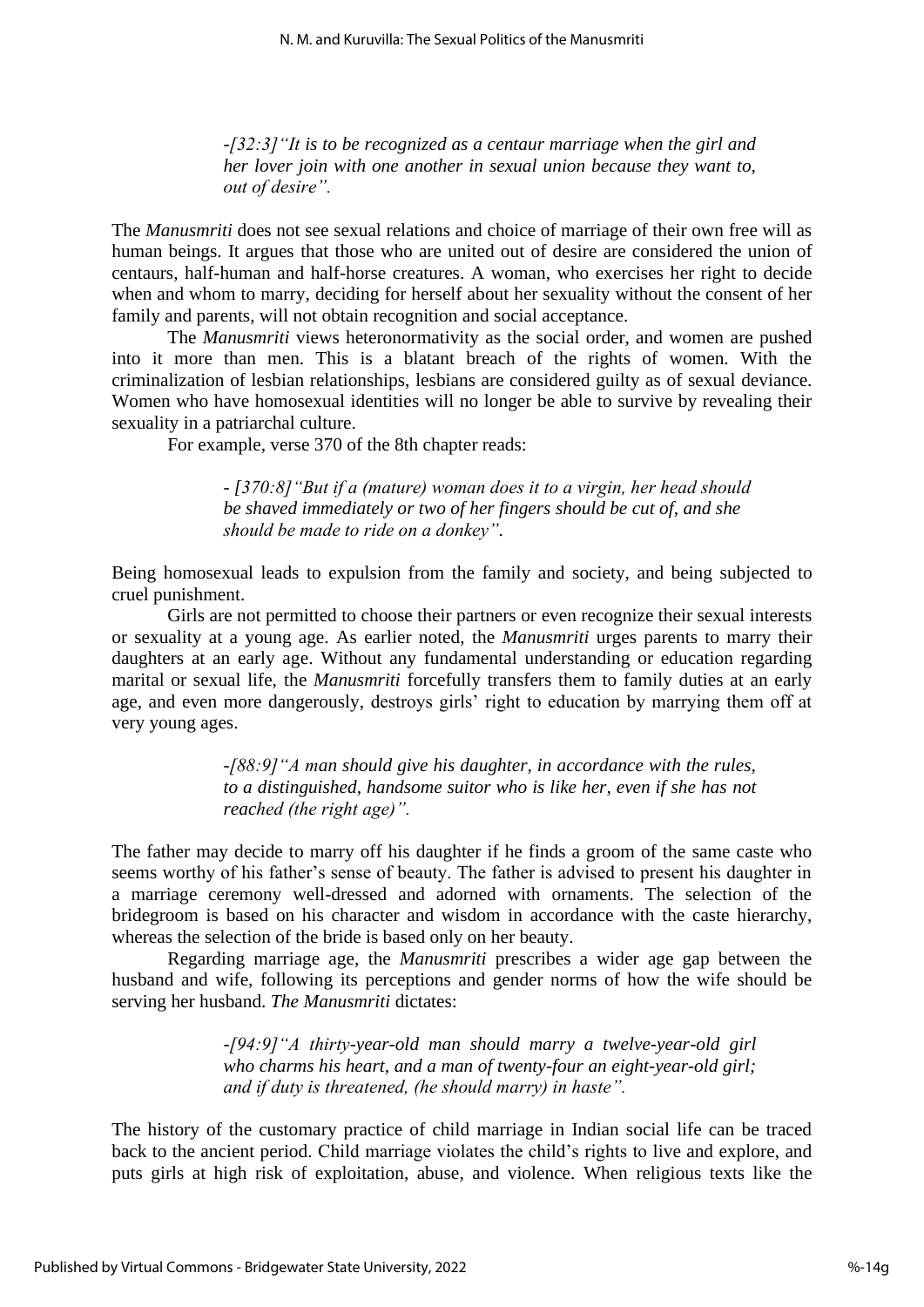*Manusmriti* advocate for child marriage, it affects the girls disproportionately. Social norms play an essential role in perpetuating child marriage.

## *2. Right to Bodily Integrity, Autonomy and Dignity*

The *Manusmriti* often treats women as objects of sexual pleasure, especially for upper caste men. Women and girls are repeatedly objectified and their bodies hyper-sexualized in the text. The text frequently reduces women to a derogatory standard as sexual objects, and it is highly condemnable. By claiming that women are capable of misleading men and thus should not befriend or interact with men, the text positions men and women in two extreme poles. In the second chapter, the *Manusmriti* states:

> *-[213:2]"It is the very nature of women to corrupt men here on earth; for that reason, circumspect men do not get careless and wanton among wanton women".*

The *Manusmriti* offers the world a much distorted image of women when it claims that women can destroy ignorant and knowledgeable men (214:2). Women are responsible if a man feels sexually excited and aroused according to the text, so, if there is a woman around him, he recommends that the man never stay unguarded, because women are dangerous. The *Manusmriti* spreads the most unacceptable ideas of women as seducers, and as a resulty, women are held accountable for any injustice thrown at them. The onus of the blame is placed on women, whether it is rape or molestation or violence.

The *Manusmriti* testifies that even though she is a mother or sister or daughter to a man, the woman is just a sexual object:

> *-[215:2]"No one should sit in a deserted place with his mother, sister, or daughter; for the strong cluster of the sensory powers drags away even a learned man."*

*The Manusmriti* advises men that it is better to protect them "zealously" because women are likely to wander around having sex with someone you cannot imagine.

> *-[15:9]"By running after men like whores, by their fickle minds, and by their natural lack of affection these women are unfaithful to their husbands even when they are zealously guarded here".*

The injunctions of laws that focus on women's fidelity as wives and the obligation of men to protect their women, even by regulating them in any manner, is a way to preserve the purity of their progeny and caste purity.

In verse *[44:4], a* priest is said to lose his radiant energy by gazing at women putting on their eye makeup, rubbing oil on their bodies, standing nude, or giving birth. What *The Manusmriti* says about the virtues of becoming a priest is significant when it says that looking at a woman who is nude or giving birth will astray him from his path to radiant energy. A woman is seen as just a body even when she gives birth to a child. It sees women only as an object that can arouse a man's cravings for sex.

> *"A priest who desires brilliant energy should not look at a woman putting on her eye makeup, rubbing oil on herself, undressed, or giving birth".*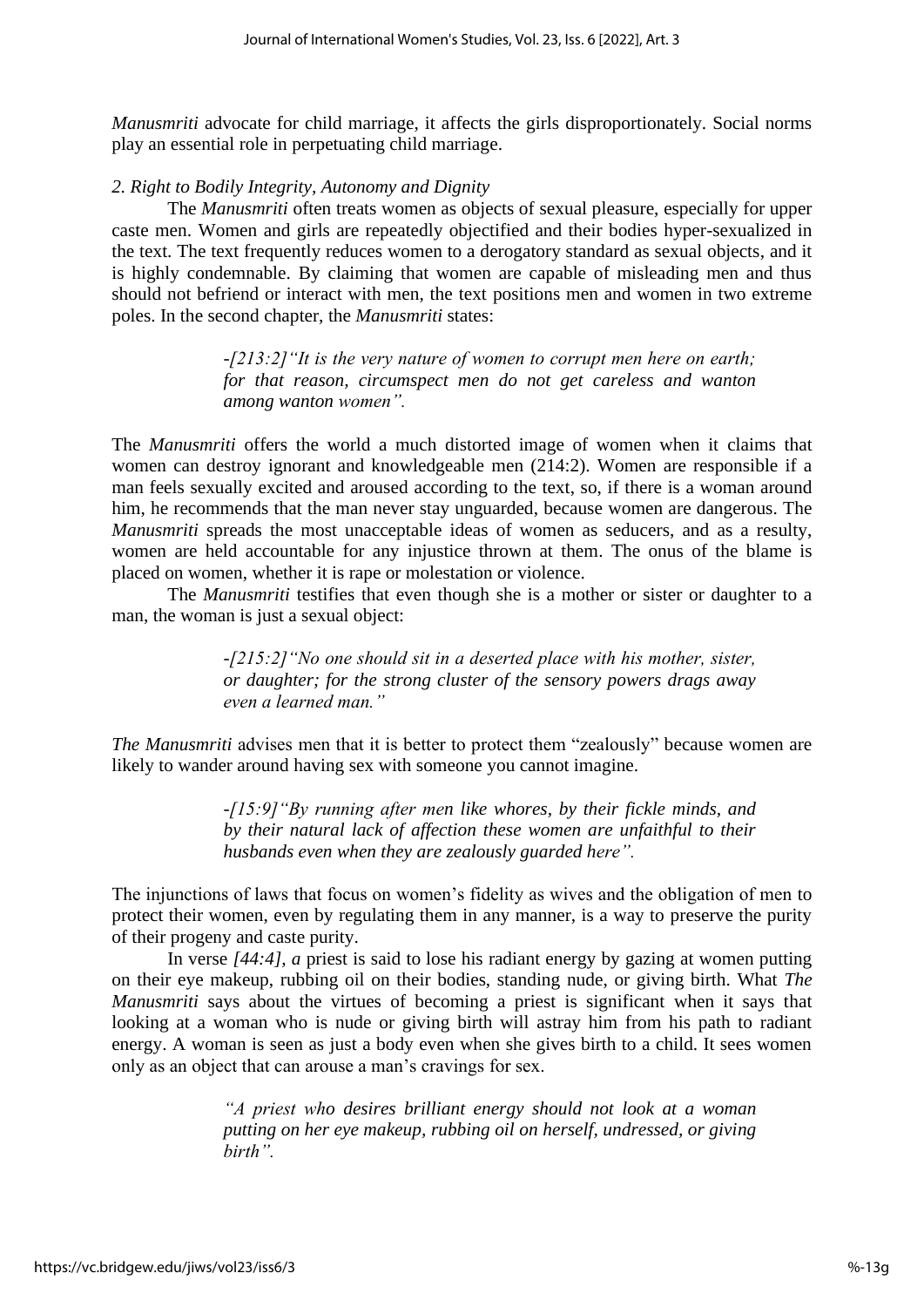What the *Manusmriti* says is relevant here when it comes to the ten faults (crimes) that can occur in emotional turmoil for men. Verse 47 of chapter 7 states:

> *"Hunting, gambling, sleeping by day, malicious gossip, women, drunkenness, music, singing, dancing, and aimless wandering are the group of ten (vices) born of desire".*

Here, too, the woman and her relationship with men is portrayed as something that happens when they become addicted to emotions. As a result, it explicitly curtails women's freedom, and the verses are misogynist. Women were denied their choice in selecting their sexual and domestic partner, and they lacked decision over their bodies and control over their sexuality.

In verse *[221:7],"When he has eaten, he should take his pleasure with the women in the harem; and when he has taken his pleasure at the proper time, he should think again about the things he must do",* women are again viewed as a tool for men's pleasure. In the edicts of the kings, it instructs the king to seek pleasure from the women of his harem once he has finished taking food. Men can quickly seize power and exert it over women through such dangerous equations by depicting women as selfless and irrational. The hidden risk is that based on such dictum, culture empowers men to exert power over women.

### *3. Right to Pursue a Satisfying, Safe and Pleasurable Sexual Life*

The *Manusmriti* allows husbands to deny sex and even bedding to a wife who insults them. However, a wife is never permitted to deny anything to a husband, but instead, to be fully loyal to him at all times. Here, the woman's right to a pleasurable sexual life depends on how far she is respectful of her husband and how much the husband is worshipped as a God by the wife

> *-[78:9]"If she transgresses against a husband who is infatuated, a drunk, or ill, he may deprive her of her jewelry and personal property and desert her for three months".*

> *- [154:5]"A virtuous wife should constantly serve her husband like a god, even if he behaves badly, freely indulges his lust, and is devoid of any good qualities".*

Women are advised to serve the husband even when he is violent or abusive. In other words, it is a granting of the rights to man to harass and abuse the woman in marriage and domestic life. Even the fundamental human right to sexual life without coercion is denied to women here. In addition, there are more significant risks that many violent sexual fantasies will be demonstrated and justified using such claims and rules. It needs special mention that 'marital rape' is not considered a crime in India. A peaceful and pleasurable sexual life has been included in the list of human rights of women globally. Nevertheless, the authoritarian system does not see these as women's rights. Feminism also regards the denial of sex itself an example of sexual violence, and rightfully so.

Progeny and procreation are the two critical conditions associated with marital sex. Although women are portrayed as sexually voracious, it is said that good women should be free from all such thoughts and find stimulation only in their husbands. Here, too, the *Manusmriti* speaks for the man and creates a general impression that the man is one who has decided on sex as well. *The Manusmriti* considers women who dare to talk about sex or sexual life as demonstrating bad conduct. A woman or girl's freedom to make independent choices about her own body and reproductive roles is at the heart of the concept of equality

.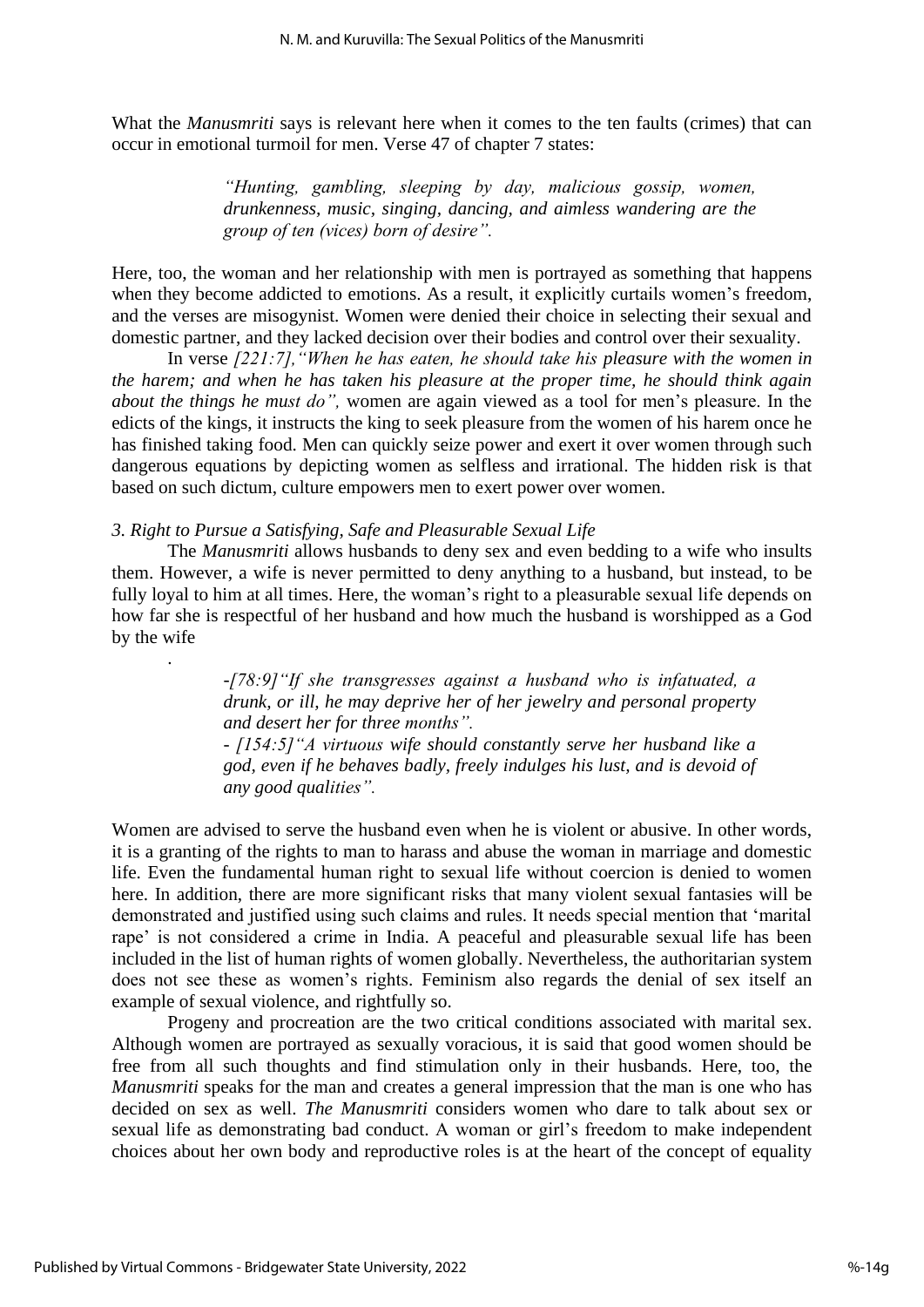and sexual rights of women. In the current Indian scenario, a woman's struggle to openly express her sexuality and sexual interests can be costly.

## *4. Right to Remain Single/Decision to be Sexually Active or Not*

Cultural sanctions will not be granted if a woman chooses to remain single to follow her interests. Remaining single gives women the chance to enjoy freedom and greater personal autonomy than married women. However:

> *"A priest is prohibited from taking food from: [213:4] nor food which is given disrespectfully or by a woman who has no man, nor that of those who put up with such lovers, or who are dominated by their wives in all things",*

This verse shows that the lack of male companionship would lead to social exclusion for a woman. The *Manusmriti* forbids the priest from even taking food from unmarried women. Marriage and family roles are bundled packages for women. Rearing children and caring for them, caring for elderly parents, and managing the home are all closely linked processes of this package. The *Manusmriti* extends its misogyny by denying women their right to remain single. Once a woman marries, she is forced to put aside all her personal goals to prioritize family duties and responsibilities. The right to decide whether to remain single or not/ whether to be sexually active or not/ whether to get married is an SRH Right of women often violated in the tradition-bound Indian society. *The Manusmriti* overemphasizes marriage as an inevitable institution, especially as a requirement in the life of girls and women and the responsibility to get the daughters married is entrusted with the fathers.

> *-[4:9]"A father who does not give her away at the proper time should be blamed, and a husband who does not have sex with her at the proper time should be blamed, and the son who does not guard his mother when her husband is dead should be blamed"*

Cultural sanctions regulating female sexuality, including the right to choose whether to have a sexual union or not, are visible here. Looking from the SRH Rights perspective, the right to be freely and responsibly in charge of and decide on matters relating to one's sexuality, including sexual and reproductive health, free from coercion, discrimination and violence, is essential. Nothing is mentioned in the *Manusmriti* about women's right to make decisions about their sexuality or sexual life. Instead, again and again, it is urged that when girls grow up, they should be disposed of in marriage without education or employment. Whether the girl is mentally or physically ready or what her interests are, never taken into consideration. On the contrary, all authority is given to the husband and father in matters related to women's authority and sexuality.

> *-[28:9]"Children, the fulfillment of duties, obedience, and the ultimate sexual pleasure depend upon a wife, and so does heaven, for oneself and one's ancestors".*

The role of religion in affecting the frequency and satisfaction of sexual activity is vital. Sexual interests are strongly connected with social morality and religious teachings, especially in the case of women. Here men's pleasure and emotional satisfaction become a burden for women. She is made responsible for the enjoyment of sex and sexual union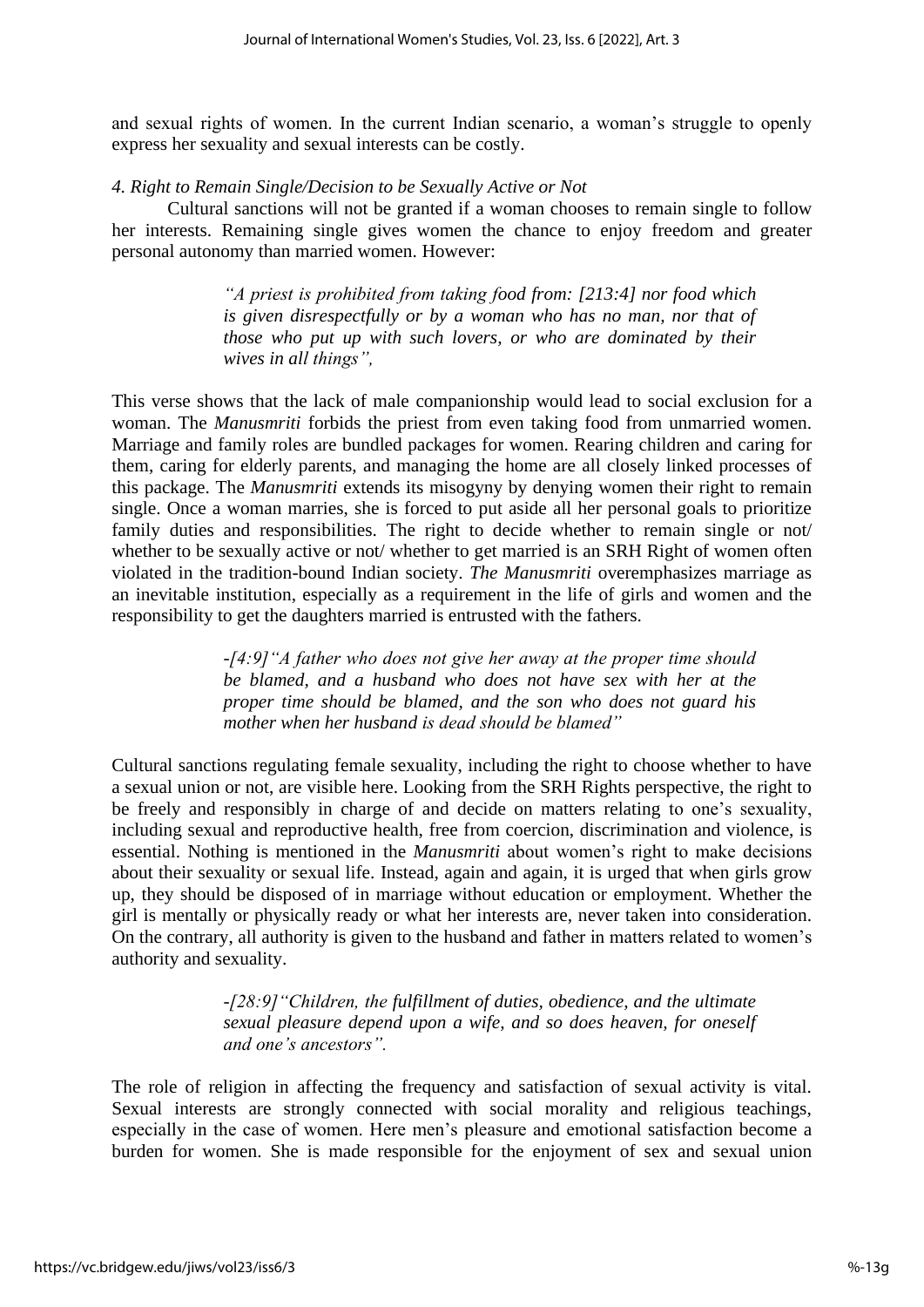between the couple. Sexual activity retains all benefits for the man, whereas the pleasure and gratification of women are not mentioned.

> *"There is unwavering good fortune in a family where the husband is always satisfied by the wife, and the wife by the husband. [61:3] If the wife is not radiant she does not stimulate the man; and because the man is unstimulated the making of children does not happen".*

The *Manusmriti* thus advises women to stay indoors and live obediently in connection with household chores. It also conveys that the ideal wife is a woman who lives an obedient life by satisfying her husband and taking on all the family responsibilities. Such injunctions have shaped or deformed the status of women in the family. The categorization of women as 'good' or 'defiled' has been established with unmistakable clarity in the passage above, highlighting marriage and procreation as the life goal of girls and women.

## *5. Decide Whether or Not, and When to have Children*

Women who choose not to have children in a patriarchal society become labeled as selfish or greedy. In most societies, we can see that women do not have the right to choose not to have children. Women's role in marriage is primarily connected with procreation and maintaining caste purity as per the *Manusmriti*. The issue of women exercising their right to contraception and procreation reamins important in Indian society.

> *- [81:9]"A barren wife may be superseded in the eighth year; one whose children have died, in the tenth; one who bears (only) daughters, in the eleventh; but one who says unpleasant things (may be superseded) immediately".*

The sanctions to men for polygamy or divorcing wives are explicit in the above lines. The women who speak unpleasant things are not permitted to stay in wedlock. It is ordained that such women should be disposed of immediately. In other words, there is clear cut evidence of how freedom of expression is prohibited for women according to the moral codes of *The Manusmriti.* 

> *-[96:9]"Women were created to bear children and men to carry on the line; that is why the revealed canon prescribes a joint duty (for a man) together with his wife".*

*The Manusmriti* limits women's goals in life when it states: 'women are made for bearing children.' Having children is not a choice but a duty for women. Since lineage and generation are continued only through children, women are forced to bear children even if they are not ready for it. It is the duty of the man to ensure that there are no disputes and no moral issues regarding the birth of the child and to check whether it is a legitimate child.

> *-[103:9]"The duty of a man and a woman, which is intimately connected with sexual pleasure, has thus been described to you, as well as the way to obtain children in extremity".*

This verse is contradictory to what has been indicated in the verses sanctioning the right of men to abandon their wives. In the *Manusmriti*, such contradictions are not rare instances. Intense contradictions are associated with women's role in marriage, divorce, and inheritance.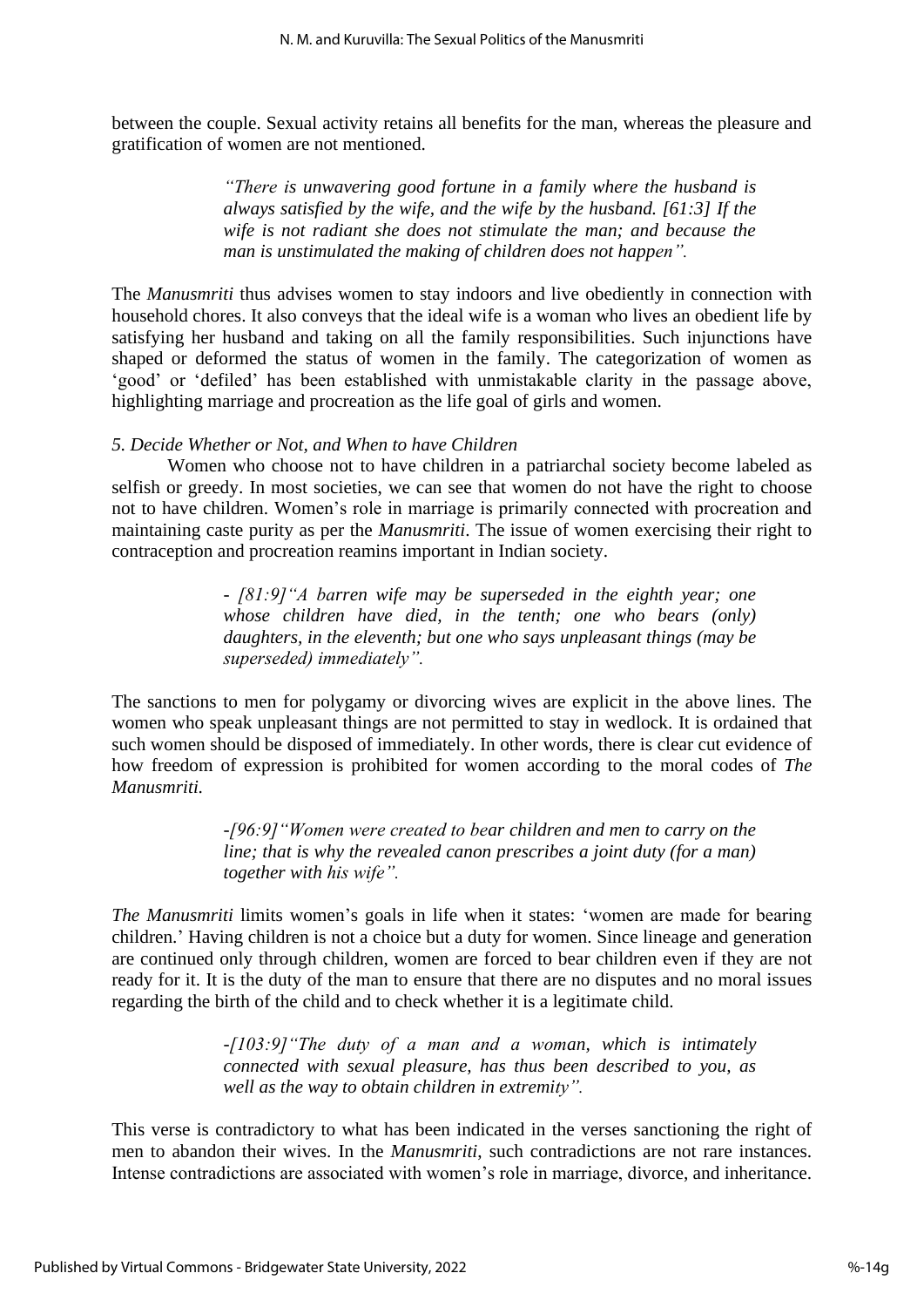## *6. Abortion Rights of Women*

The *Manusmriti* indicates a clear stance on abortion. Abortions often affect physically women physically and spiritually; however, instead of offering support that women need, the *Manusmriti* generates feelings of shame concerning abortion. It is a woman's right to decide whether to have children or not. The right to take contraception and decide whether or not to become pregant and bear children is a fundamental right associated with the SRH Rights of women. Nevertheless, the *Manusmriti* strongly opposes abortion and contraception.

*"No ritual of libation should be poured for those who are [90:5] nor for women who have joined a heretical sect, or who live on lust, or have abortions, or harm their husbands, or drink liquor".*

Followers insist that a woman who has had an abortion is not entitled to the Ritual of Liberation, denying religious rights by claiming that abortion is indiciative of a lustful life, harming their husbands, drinking, and rejecting their community's religion or beliefs.

## *7. Right to Divorce and Separation*

The institution of marriage and family has become a form of confinement for women. Women are not eligible to get a divorce, remarry or be set free in any situation. For women, the right to get a divorce is conditional. Marriage for a woman is the transfer of her authority from her father to the husband.

> *-[149:5]"A woman should not try to separate herself from her father, her husband, or her sons, for her separation from them would make both (her own and her husband's) families contemptible" -[13:9]"Drinking, associating with bad people, being separated from their husbands, wandering about, sleeping, and living in other people's houses are the six things that corrupt women". -[46:9]"A wife is not freed from her husband by sale or rejection; we recognize this as the law formulated by the Lord of Creatures long ago".*

As one of the six conditions that make a woman corrupt, divorce is central. Religion and cultural traditions teach men and women to live together in the same home as husband and wife. It simplifies the concept that marriage; instead of the union of minds, marriage is merely the union of two bodies. It is much harder for a woman to get divorced than for a male counterpart. Opposing divorce, the *Manusmriti* contends that it is God's dictum that a woman cannot be set free through selling or rejection. The *Manusmriti* regards women as mere bodies.. Such injunctions are also a means of keeping women indoors, with the impression that divorce is frightening and morally questionable. There is no pathway to freedom from eternal bondage

## **Conclusion**

An analysis of the *Manusmriti* from the SRH Rights perspective reveals how the verses of the text deny women SRH Rights. It gives undue importance to women's purity and chastity. Marriage and motherhood are glorified in the lives of girls and women. Double standards are visible in all aspects of morality and sexuality, with advantages always given to men. The *Manusmriti* narrows women's worlds to their husbands and children. The text offers a distorted and skewed image of women. In many religious texts and literature,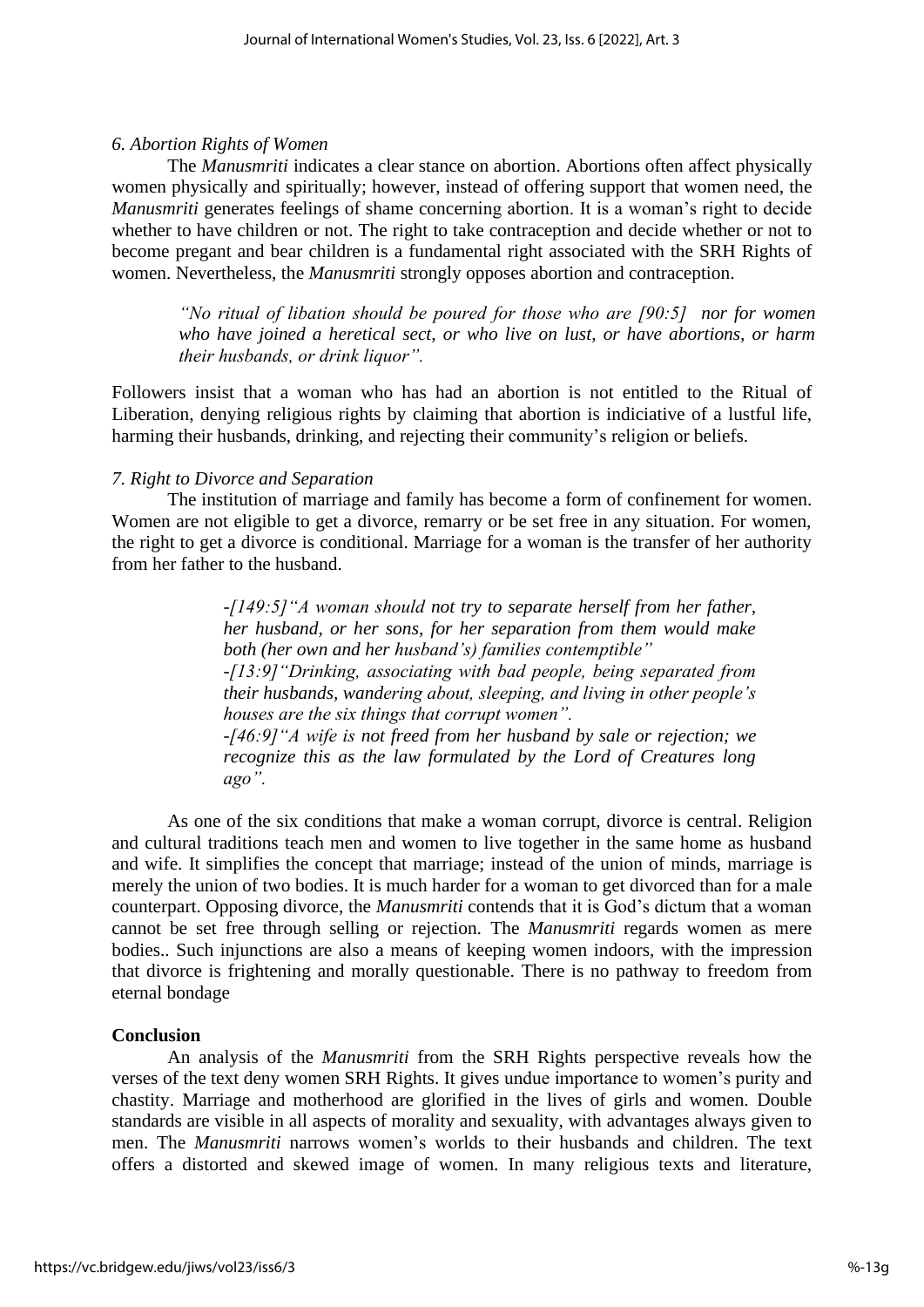women's bodies are frequently objectified and devalued. Women's bodies are depicted in some parts for admiration and as objects for sexual gratification. Yet, at the same time, these bodies are portrayed as frequently eliciting disgust.

The *Manusmriti* and its portrayal of women are highly important in contemporary society, where politicians and religious authorities continue to argue for accepting the text as a divine code of conduct. Nonetheless, it has been criticized for its sexist, patriarchal values, misogyny and gynopia<sup>5</sup> towards women, and sidelining the efforts of women. It can be used as an instrument in sexuality studies to recover the prominent discourses on sexuality and perspectives towards gender relations that existed in ancient India and still today. By depicting women as sexually motivated, forever chasing men, the *Manusmriti* asserts a social obligation to regulate women and their sexuality in order to preserve social equilibrium and social morality. Even today, its restrictions and injunctions are followed. Beyond what we have offered here, we recommend a complete re-reading of the *Manusmriti* and similar religious texts from a women's rights perspective, which would expose their sexism and misogyny. The findings should be disseminated, recognized, and rejected for their violations of women's rights.

## **Acknowledgment**

This paper is part of the M Phil dissertation written by the first author under the guidance and supervision of the second author in the Department of Women's Studies, University of Calicut, Kerala, India. The thesis has been uploaded on the UGC website as a mandatory requirement.

This research has received fellowship grants from the University of Calicut and also the Maulana Azad National Fellowship (MANF fellowship) from the University Grants Commission (UGC).

## **References**

- Abbott, D.M., Harris, J., & Mollen, D. (2016). The impact of religious commitment on women's sexual self esteem. *Sexuality & Culture,* 20(4), 1063-1082. https://doi.org/10.1007/s12119-016-9374-x
- Ambedkar, B.R. (1916). *Castes in India: Their mechanism, genesis and development*. Scotts Valley, California: Createspace Independent Pub (Reprint in 2017). <https://www.amazon.in/Castes-India-Mechanism-Genesis> Development/dp/1982085347
- Bahr, H.M., & Chadwick, B.A. (1985). Religion and family in Middletown, USA. *Journal of Marriage and the Family*, 47(2), 407-414. [https://doi.org/10.2307/352140.](https://doi.org/10.2307/352140) https://www.jstor.org/stable/352140
- Basu, R.L. (2011). *The Manusmriti, the Hindu law book: Economic ideas*. Los Gatos, California: Smashwords. https://www.scribd.com/book/206747302/The Manusmritithe-Hindu-Law-Book-Economic-Ideas
- Becker, G. (1981). *Treatise on the family*. Cambridge, M.A: Harvard University Press. https://www.nber.org/books-and-chapters/treatise-family
- Bhattacharji, S. (2007). *The Indian theogony: A comparative study of Indian mythology from the vedas to the puranas*. Cambridge: Cambridge University Press. <https://doi.org/10.2307/2052291>

<sup>5</sup> The inability to see women in social settings and the the inalbility to understand a women's point of view.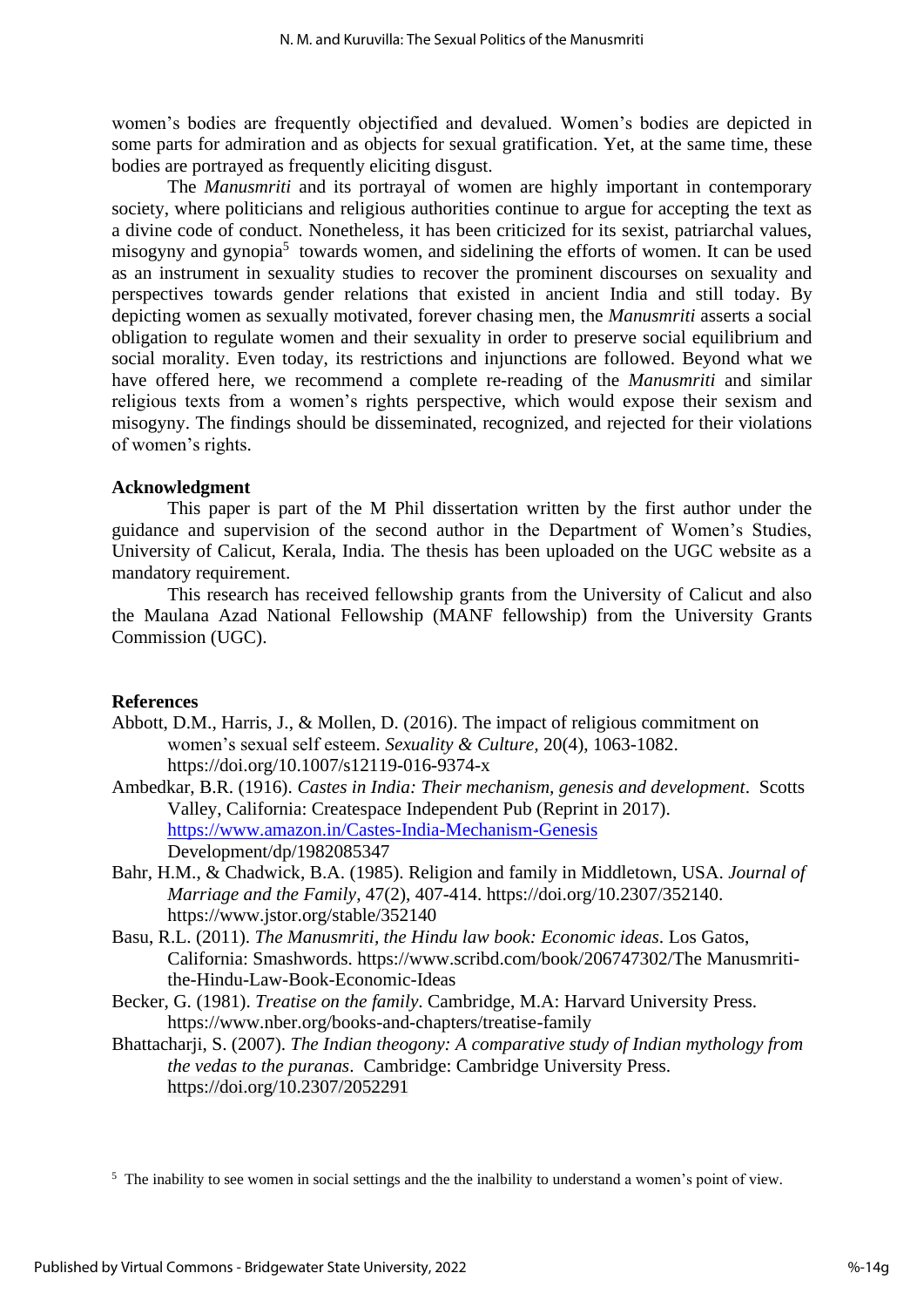- Bonheim, J. (1997). *Aphrodite's daughter's: Women's sexual stories and the journey of the soul*. New York: Atria Books. <https://doi.org/10.1080/01614576.1998.11074225>
- Bumpass, L. L., & Sweet, J. A. (1990). Religious differentials in marriage behaviour and attitudes (NSFH *Working* paper no.15). University of Wisconsin, Center for Demography and Ecology.
- Burchinal, L.G. (1957). Marital satisfaction and religious behavior. *American Sociological Review*, 22(3), 306-316.<https://doi.org/10.2307/2088471>
- Burgess, E.W., & Cottrell, L.S., Jr. (1939). *Predicting success or failure in marriage*. Hoboken, New Jersey: Prentice-Hall.<https://doi.org/10.1177/000271624021000171>
- Chakravarti, U. (1993). Conceptualizing brahmanical patriarchy in early India: Gender, caste, class and state. *Economic and Political Weekly*, 28(14), 579- 585. http://www.jstor.org/stable/439955611
- Chakravarti, U. (2003). *Gendering caste: Through a feminist lens*. Calcutta, West Bengal: Stree.https://www.amazon.in/Gendering-Caste-Feminist-Theorizing-Feminismebook/dp/B07HK4PZRS
- Chowdhary, P.(2007). *Contentious marriages, eloping couples: Gender, caste and patriarchy in northern India*. New Delhi: Oxford University Press. https://global.oup.com/academic/product/contentious-marriages-eloping-couples-9780198063612?cc=jp&lang=en&
- Doniger,W., & Smith, B. K. (1991). *The laws of Manu*. New Delhi, India: Penguin Classics. https://www.amazon.in/Laws-Manu-Penguin-Classics/dp/0140445404
- Eisler, R. (1995). *Sacred pleasure: Sex, myth, and the politics of the body*. San Francisco: Harper Collins. https://www.harpercollins.com/products/sacred-pleasure-rianeeisler?variant=32207228141602
- Endler, M., Al‐Haidari, T., Benedetto, C., Chowdhury, S., Christilaw, J., El Kak, F., Galimberti, D., Garcia‐Moreno, C., Gutierrez, M., Ibrahim, S., Kumari, S., McNicholas, C., Mostajo Flores, D., Muganda, J., Ramirez-Negrin, A., Senanayake, H., Sohail, R., Temmerman, M. and Gemzell‐Danielsson, K. (2021). How the corona virus disease 2019 pandemic is impacting sexual and reproductive health and rights and response: Results from a global survey of providers, researchers, and policy‐makers. *Acta Obstetricia et Gynecologica Scandinavica*, 571– 578. <https://doi.org/10.1111/aogs.14043>
- Hunt, R.A., & King, M.B. (1978). Religiosity and marriage. *Journal for the Scientific Study of Religion*, 17(4), 369-376.<https://doi.org/10.2307/1385403>
- Laumann, E.O., Gagnon, J.H., Michael, R.T., & Michaels, S (1994). *The social organization of sexuality: Sexual practices in the United States.* Chicago: University of Chicago Press. <https://doi.org/10.1177/136346159503200205>
- Lehrer, E.L., & Chiswick, C.U. (1993). Religion as a determinant of marital stability. *Demography*, 30(3), 385-404.<https://doi.org/10.2307/2061647>
- Lehrer, E L. (1996a). Religion as a determinant of marital fertility. *Journal of Population Economics*, 9(2), 173-96. <https://doi.org/10.1007/s001480050013>
- Lehrer, E.L. (1996b). The determinants of marital stability: A comparative analysis of first and higher order marriages. *Research in Population Economics*, 8, 91-121.
- Lerner, G. (1986). *The Creation of patriarchy*. New York: Oxford University Press. https://global.oup.com/academic/product/the-creation-of-patriarchy-9780195051858?cc=jp&lang=en&
- Margaret, D.G., and Frederick, A.K. (1990). Religiosity and marital satisfaction: A research note. *Review of Religious Research*, 32(1), 78-86. https://doi.org/10.2307/3511329